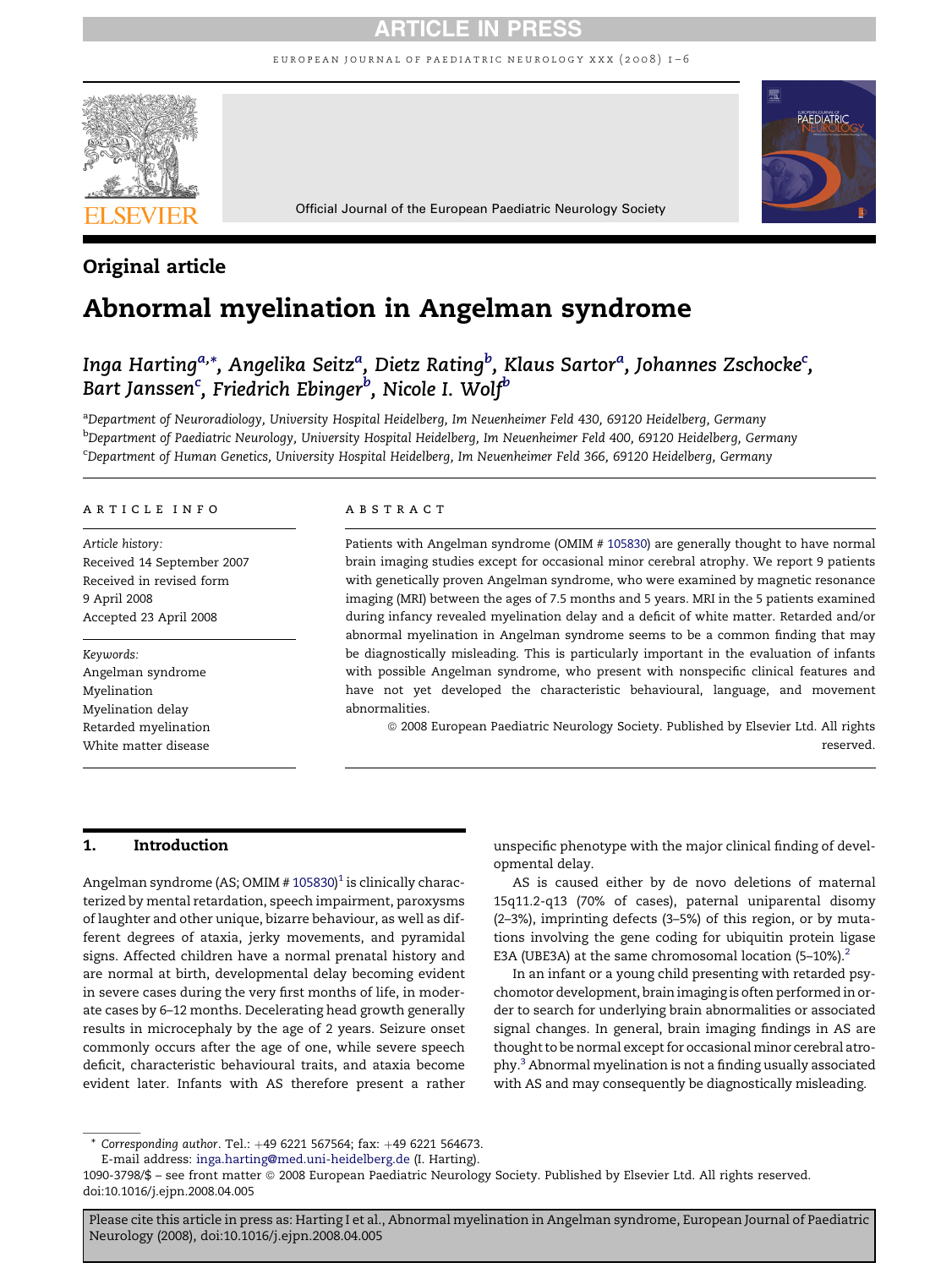<span id="page-1-0"></span>The initally unexpected and diagnostically misleading finding of abnormal myelination in 2 patients alerted us to

We have therefore reviewed brain imaging findings in the 20 patients with genetically confirmed AS seen at the department of neuropaediatrics between 1995 and 2007. In 9 of these, MRI had been performed and was available for evaluation. 5 patients had not undergone any brain imaging procedure. Externally performed CT and MRI examinations in 2 and 4 patients, respectively, were not available for review.

the possible occurence of white matter changes in AS.

## 2. Patients and methods

All 9 patients presented towards the end of the first year of life with delayed psychomotor development. They are being clinically followed at our institution and have since developed the typical clinical picture of Angelman syndrome.

AS was confirmed by molecular genetics in all 9 patients, demonstrating a typical methylation pattern with lack of maternal imprint of 15q11.2-13 in 8 of 9 children (patients 1–7, 9). The genetic mechanism of AS was further investigated in 4 patients, revealing a deletion of maternal chromosome 15q11.2-13 in 3 patients (patients 2,3,5). One child carried an UBE3A point mutation (patient 8). Postinfectious and metabolic diseases were ruled out in all patients.

Age at MRI and MRI findings are summarized in Table 1. In the following part the clinical picture of those 5 infants with abnormal myelination is described at the time of MRI.

In patient 1 an MRI scan was obtained at the age of 7.5 months. At that age, head circumference was just below the 3rd percentile (P3), length at P3–10, weight at P3. She was known for a persistent ductus arteriosus and vesicoureteral reflux with ureter stenosis and repeated urinary tract infections. Development was clearly delayed: The child did not reach for objects and fixation was inconstant. Muscle tone was clearly reduced, sitting or turning over was not possible. Diagnosis of Angelman syndrome was made at the age of 9 months. EEG at that time showed abnormal theta rhythms. Epilepsy with tonic seizures started at age of 17 months and was difficult to treat.

Patient 2 underwent MR imaging aged 8 months and AS was diagnosed at that time. His psychomotor development was severely delayed: He did not transfer objects from hand to hand, he could neither roll over nor sustain a sitting position. He was continually in motion with jerky movements. His muscle tone was normo- to hypotonic; tendon reflexes were normal and pyramidal tract signs absent. Head circumference was at P10, body length at P50. EEG demonstrated dominant theta acitivity and – during sleep – very irregular spike-wave complexes resembling hypsarrhythmia.

MRI was performed in patient 3 at the age of 12 months. Clinically, he was a self-absorbed child with severe developmental delay. At that stage, age corrected head circumference had dropped from P25 at birth to below P3. There was slight truncal hypotonia, movements of the arms were jerky. Tendon reflexes were normal, pyramidal tract signs absent. EEG revealed high amplitude mixed theta–delta activity with intermittent posterior theta activity. Diagnosis of AS was made several months later.

In patient 4 an MRI scan was performed at the age of 17 months when diagnosis of AS was made as well. Aged 16 months, she had been able to sustain a sitting position and had just begun to crawl. Aged 18 months, her movements were jerky, muscle tone and tendon reflexes were normal. Head circumference had decreased from just below P50 at birth to P25 at 17 months. EEG was characterized by dominant theta activity with intermittent posterior large amplitude slow spike waves. The mother described short spells with loss of reaction and myoclonic jerks responding well to valproic acid.

MRI in patient 5 was performed at the age of 18 and 25 months. AS was diagnosed several months later. At the age of 18 months, microcephaly was already present (head circumference 2.5 cm < P3; length P50, weight 1.5 kg < P3). Muscle hypotonia was present and tendon reflexes were brisk. She learned to walk without support at the age of 3 years, active speech was still absent. Epilepsy with short tonic seizures started at age of 3.5 years; seizures responded promptly to valproic acid and clobazam.

MR examinations consisted of axial spin echo (SE) doubleecho and T1- or T1IR-weighted (w) sequences as well as a sagittal T1w gradient echo sequence (Philips Gyroscan 0.5 Tesla) in all patients but patient 6, of whom only T2w turbo spin echo (TSE) but no spin echo images were available.

All 10 MR examinations of the 9 patients were retrospectively reviewed with consensus reading by 2 experienced paediatric neuroradiologists (IH, AS) and brain myelination stage was assessed according to myelination time tables.<sup>[4,5](#page-4-0)</sup>

# Table 1 – Summarized findings of the 10 cranial MRs of the 9 patients with Angelman syndrome (age  $=$  patients' age  $[$ months $]$  at time of MRI; wm  $=$  white matter)

| Patient        | Age | Myelination | Myelination stage | wm Signal alterations | Corpus callosum          | Ventricles |
|----------------|-----|-------------|-------------------|-----------------------|--------------------------|------------|
|                | 7.5 | Delayed     | $5-6$ mo          |                       | Uniformly thin           | $++$       |
|                | 8   | Delayed     | $5-6$ mo          | -                     | Uniformly thin           | $++$       |
| 3              | 12  | Delayed     | 8 <sub>mo</sub>   | Slightly patchy       | Dorsally thinned         | $++$       |
| $\overline{4}$ | 17  | Delayed     | $10 \text{ mo}$   | Par.occ. white matter | Mildly thinned           | $++$       |
| 5              | 18  | Delayed     | $10 \text{ mo}$   | Par.occ. white matter | Irregularly thinned      | Normal     |
| 6              | 23  | Normal      | Complete          | Par.occ. white matter | Mildly thinned           | $^{+}$     |
| 5              | 25  | Delayed     | $12 \text{ mo}$   | Par.occ. white matter | Irregularly thinned      | Normal     |
|                | 29  | Normal      | Complete          | Par.occ. white matter | Mildly thinned (ventral) | $^{+}$     |
| $\mathsf{R}$   | 34  | Normal      | Complete          | Par.occ. white matter | Normal                   | Normal     |
| $\mathsf{q}$   | 61  | Normal      | Complete          | Par.occ. white matter | Mildly thinned (ventral) | $^{+}$     |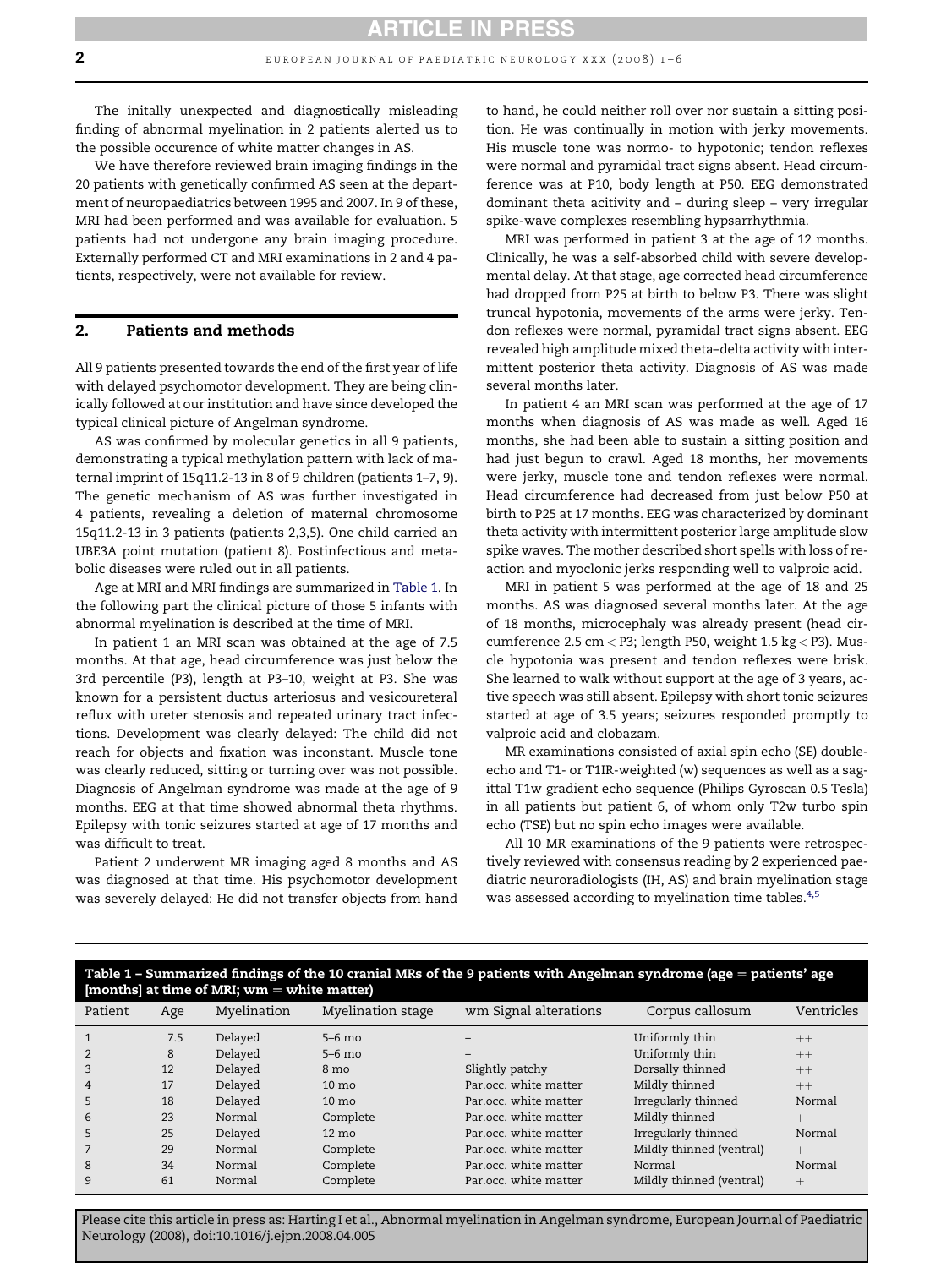#### 3. Results

Myelination in patients 1 and 2, aged 7.5 and 8 months, respectively, was retarded and corresponded to a stage normally observed by 5–6 months[.4,5](#page-4-0) The corpus callosum was still of a uniform size and appeared too thin for the patients' age but normal for a 5–6-month old child (Fig. 1).

The prominent, initially misleading MR finding in patient 3 was abnormal and retarded myelination which at the age of 12 months corresponded to that normally observed at 8 months [\(Fig. 2\)](#page-3-0). Additional signs of a white matter disorder consisted of patchy T2 hyperintensity of the periventricular and deep white matter and a dorsally thinned corpus callosum.

In patients 4 and 5, myelination at ages 17 and 18 months, respectively, was more severely retarded and corresponded to a myelination status of approximately 10 months ([Fig. 3](#page-3-0)). The corpus callosum was slightly thin in patient 4; in patient 5 it appeared slightly irregular with a relatively thin genu and an anterior zone of thinning. Circumscribed T2 hyperintensity of the parieto-occipital white matter in patients 4 and 5 may correspond to the normal finding of the so-called terminal zones of myelination, although it reaches the ventricular border. Follow-up MRI in patient 5 at 25 months revealed only minor progression of myelination, otherwise the patient's brain appeared unchanged.

In all 5 patients with myelination delay, thinning of the corpus callosum and in 4 patients widening of the ventricles indicated supratentorial atrophy with a deficit of myelinated white matter. In patient 4 the normal variant of a cavum Vergae was present.

[Table 1](#page-1-0) summarizes MR findings of all 9 patients organized by age at MRI. Patient 6 was the only patient examined with a T2 turbo spin echo (TSE) sequence, which is less sensitive for white matter signal changes compared to a spin echo (SE) sequence. Although myelination on his T2w TSE images appeared to be complete, some deficit might be missed due

to the sequence used. Myelination in the 3 older patients examined with T2w SE sequences was complete (patients 7–9). Again, a mildly thinned corpus callosum in conjunction with slight widening of ventricles indicated a discrete deficit of supratentorial white matter and white matter tracts crossing in the corpus callosum. All patients examined after infancy had in common symmetrical T2 hyperintensity of the parieto-occipital periventricular white matter without corresponding signal alteration on T1w images compatible with the so-called terminal zones.

## 4. Discussion

Clinical and EEG findings in our patients suggested the diagnosis of Angelman syndrome, which was consecutively confirmed by genetic testing. MRI did rule out brain malformations, but revealed the potentially misleading finding of myelination delay and a deficit of white matter in those patients examined as infants.

Reviewing the literature on Angelman syndrome with regard to brain imaging, the majority of patients are reported to have either normal findings or a minor degree of brain atrophy[3,6–15](#page-4-0) ([Table 2](#page-4-0)). This may be partly due to the fact that in most reported patients computed tomography (CT) scans were performed that have a much lower sensitivity for white matter changes compared to MRI. One of the patients in whom a CT scan was performed was reported to have white matter changes, described as focal periventricular hypodensity. $3$  Among the reported patients examined by MRI, white matter abnomalities were described in only one case, $9$  an 11-month old patient with T2 hyperintensity of the frontal and occipital periventricular white matter. Molfetta et al.<sup>14</sup> showed one T2w image of a 5 year old patient who, in addition to minor atrophy, shows evidence of deficient and/or abnormal myelination. While the corpus callosum and internal



Fig. 1 – MRI of patients 1 (A) and 2 (B) at age of 7.5 and 8 months. Myelination on T1w is still deficient in the frontal and temporal white matter and the corpus callosum is still uniformly thin, corresponding to a maturation stage of 5–6 months.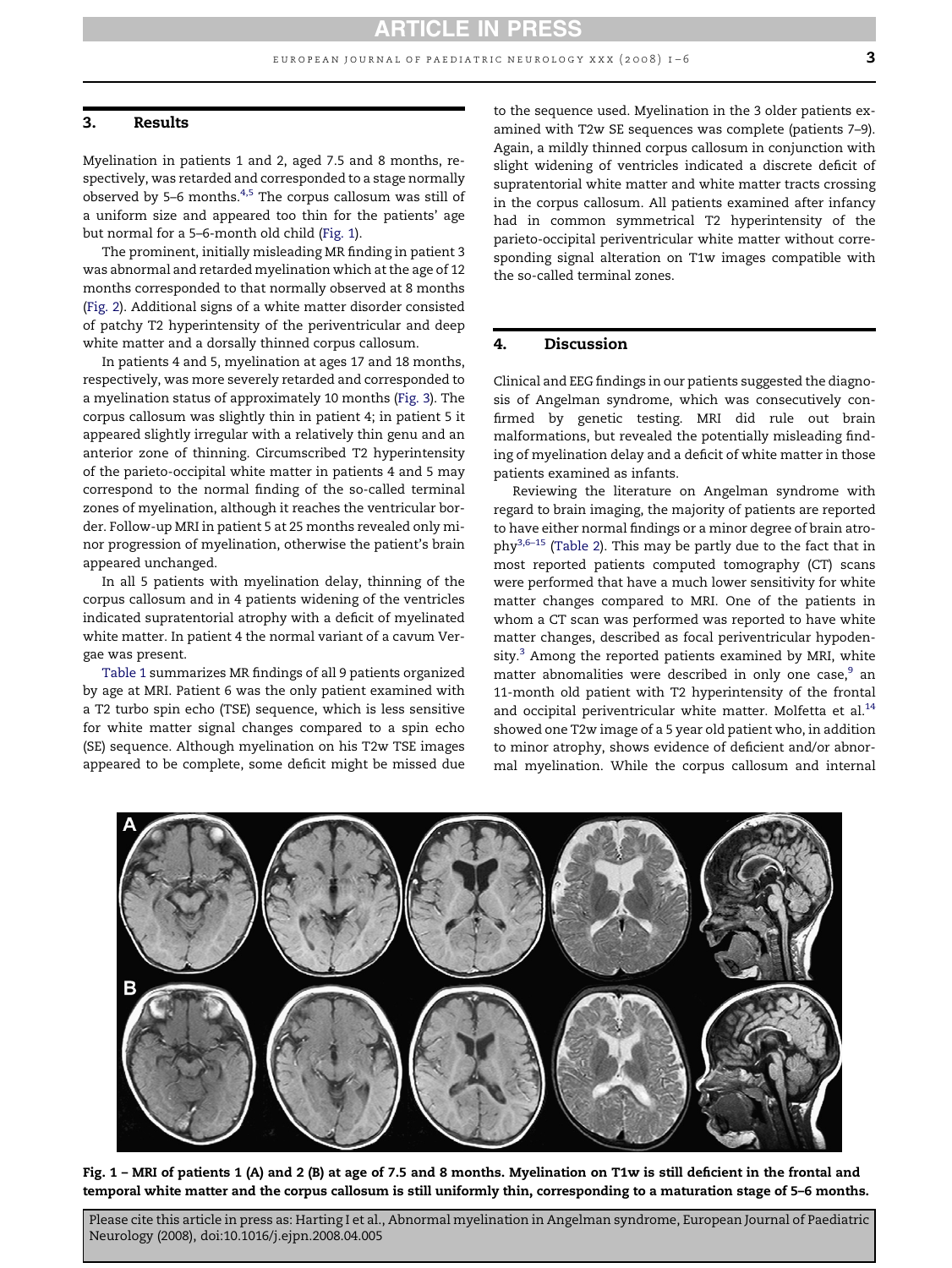<span id="page-3-0"></span>

Fig. 2 – MRI of patient 3 aged 12 months revealing myelination delay (stage  $\sim$  8 months), a dorsally thin corpus callosum and a slightly patchy T2 signal of the white matter. Myelination appeared complete on T1w images (not shown). On T2w images the hypointense signal of myelinated white matter is present in the genu and the splenium of the corpus callosum, and the anterior limb of the internal capsule. These findings are consistent with a myelination status of 8 months or more. The signal cross over between gray and white matter, however, has not yet progressed beyond the stage usually observed by 8 months. Cortex and adjacent white matter are still isointense throughout most of the brain, excepting the perirolandic area and the optic radiation.

capsule demonstrate the normal signal of myelinated white matter, myelination of at least the frontal white matter is still deficient or abnormal. These changes were not commented upon in their report.

While the literature is so scarce it is interesting that the ''Angelman Syndrome Consensus Diagnostic Criteria'['16](#page-5-0) not only require ''a structurally normal brain using MRI or CT'', but also mention possible dysmyelination – this however,



Fig. 3 – MRI of patients 4 (A) and 5 (B; C) aged 17 (A), 18 (B), and 25 (C) months, respectively. The internal capsule and the corpus callosum show the normal T2 hypointense signal of myelinated white matter present from 8 months onwards, but the contrast inversion between cortex and white matter has not progressed beyond a myelination stage of 10 months (A, B). Mild thinning of the corpus callosum and widened ventricles are seen in patient 4 (A), a slightly irregular outline of the lateral ventricles and irregular thinning of the splenium and anterior corpus callosum in patient 5 (B, C). On follow-up, patient 5 reveals a discrete progression of myelination (arrowheads) in the peripheral white matter of parietal, occipital, and frontal lobes (C).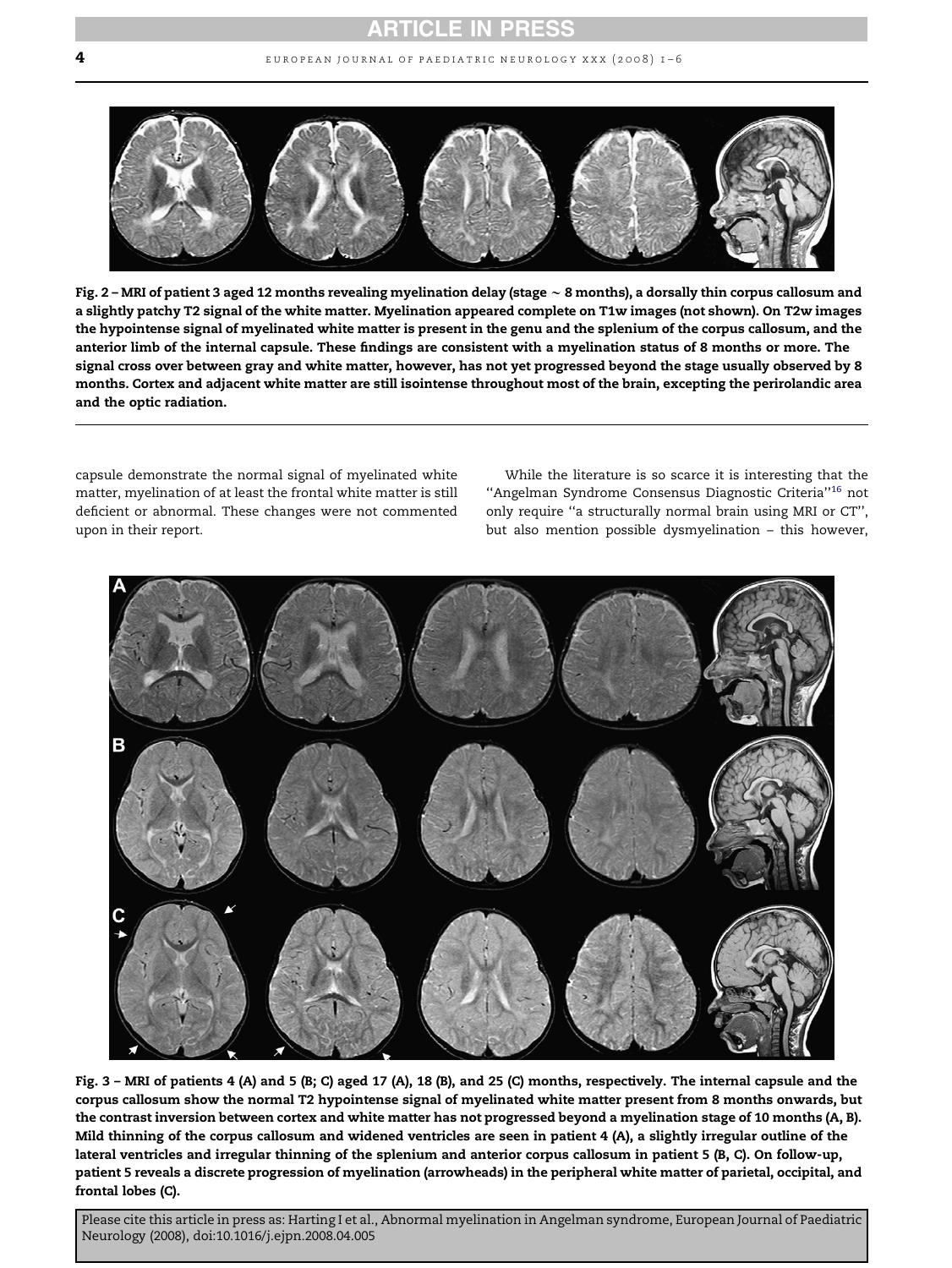### EUROPEAN JOURNAL OF PAEDIATRIC NEUROLOGY XXX (2008)  $1-6$  5

<span id="page-4-0"></span>

| Table 2 – Brain imaging findings in AS reported in the literature |                |                |                |        |         |                                                                                                                                    |  |  |  |
|-------------------------------------------------------------------|----------------|----------------|----------------|--------|---------|------------------------------------------------------------------------------------------------------------------------------------|--|--|--|
| Author                                                            | Patients       | CT             | MRI            | Normal | Atrophy | Others                                                                                                                             |  |  |  |
| Clayton-Smith, 1993 <sup>3</sup>                                  | 57             | 57             |                | 35     | 19      | $1\times$ suggestive of migrational abnormality<br>$1\times$ periventricular hypodensity<br>$1\times$ left temporal arachnoid cyst |  |  |  |
| Williams, 1982 <sup>6</sup>                                       | 4              | 4              |                |        | 2       | $1\times$ "unilateral cerebellar atrophy"                                                                                          |  |  |  |
| Dörries, 1988                                                     |                |                |                |        | 5       |                                                                                                                                    |  |  |  |
| Williams, 1989 <sup>8</sup>                                       | $\overline{2}$ | $\overline{2}$ | $\mathfrak{D}$ |        |         | 2/2 Brachycephalus + $\uparrow$ foramen magnum (transv. diameter)                                                                  |  |  |  |
| Yamada, 1990 <sup>9</sup>                                         |                |                |                |        |         | Focal $\uparrow$ T2 areas: front. + occ. white matter, left int. capsule                                                           |  |  |  |
| van Lierde, 1990 <sup>10</sup>                                    |                |                |                |        |         | Left temporal arachnoid cyst                                                                                                       |  |  |  |
| Incorpora, 1994 <sup>11</sup>                                     |                | $\mathbf{1}$   | $\overline{2}$ |        |         | Cystic dilatation of post. vermian cistern                                                                                         |  |  |  |
| Young, 1994 <sup>12</sup>                                         |                |                |                |        |         | Pituitary cyst                                                                                                                     |  |  |  |
| Mastroyianni, 2002 <sup>13</sup>                                  |                |                |                |        |         | Associated split cord malformation                                                                                                 |  |  |  |
| Molfetta, $2004^{14}$                                             |                |                |                |        |         | Abnormal white matter (not commented on)                                                                                           |  |  |  |
| Meyer Witte, 2005 <sup>15</sup>                                   |                |                |                |        |         | Intracranial aneurysm                                                                                                              |  |  |  |

without citing any references. The frequency and natural course of white matter changes in AS are not commented on or reported elsewhere.

Although the largest group of patients with AS and MRI reported so far, the number of our patients is insufficient to estimate the incidence of myelination changes and we can only speculate on the natural course of the changes observed. Nevertheless it is noteworthy that delay of myelination was present in all infants and that myelination tended to be complete in the older children. This suggests that in infants with AS there is retarded brain maturation as reflected by myelination delay, whereas a deficit of white matter, evidenced by a thinning of the corpus callosum and mildly widened ventricles, is observable in infants and in children. Whether the very frequent occurence of parieto-occipital white matter changes in our patients with AS is incidental and attributable to so-called terminal zones of myelination or whether it rather indicates additional dysmyelination is open to speculation. So-called terminal zones are frequent findings in neurologically normal and impaired children. A although they classically should not reach the ventricular border, this differentiating criterion is not highly reliable.

It may be possible that the different genetic mechanisms of AS influence myelination differently as there is a genotype– phenotype correlation regarding the severity of neurological symptoms in AS with deletions leading to the severe forms of  $AS<sup>17</sup>$  Our series is too small to distinguish between these subtypes of AS; larger studies are needed to clarify that point. There are no genes with an obvious impact on myelination in the region deleted in AS. The possible mechanism of the phenomenon we observed in our patients remains therefore to be elucidated.

The MRI changes observable in our patients with AS – myelination delay, a deficit of white matter, and focal white matter signal abnormalities – are not specific and may be observed in other chromosomal or neurometabolic disorders[.18–20](#page-5-0) The diagnosis of AS is based on the clinical picture and EEG findings and supported by genetic testing. It does neither require nor rely on brain imaging. Nevertheless, infants with AS presenting with as yet ''unspecific developmental delay'' will often undergo MRI to search for underlying brain abnormalities or signal changes.

Our observations indicate that delayed myelination, white matter volume reduction, and focal white matter signal abnormalities are a much more common finding in Angelman syndrome than expected. They substantiate the consensus criteria's suggestion of possible white matter changes and emphasize that signs of a white matter disorder should not be regarded as evidence against the diagnosis of Angelman syndrome.

## references

- 1. Angelman H. Puppet children''. A report on three cases. Dev Med Child Neurol 1965;7:681–8.
- 2. Clayton-Smith J, Laan L. Angelman syndrome: a review of the clinical and genetic aspects. J Med Genet 2003;40:87–95.
- 3. Clayton-Smith J. Clinical research on Angelman syndrome in the United Kingdom: observations on 82 affected individuals. Am J Med Genet 1993;46:12–5.
- 4. Barkovich AJ. Normal development of the neonatal and infant brain, skull, and spine, Pediatric neuroimaging. 3rd ed. Lippincott Williams & Wilkins; 2000. p. 13–70.
- 5. van der Knaap MS, Valk J. Myelination and retarded myelination, Magnetic resonance of myelination and myelin disorders. 3rd ed. Heidelberg, Berlin, New York: Springer; 2005. p. 37–65.
- 6. Williams CA, Frias JL. The Angelman ('happy puppet') syndrome. Am J Med Genet 1982;11:453–60.
- 7. Dorries A, Spohr HL, Kunze J. Angelman ('happy puppet') syndrome – seven new cases documented by cerebral computed tomography: review of the literature. Eur J Pediatr 1988;148:270–3.
- 8. Williams CA, Hendrickson JE, Cantu ES, Donlon TA. Angelman syndrome in a daughter with del(15) (q11q13) associated with brachycephaly, hearing loss, enlarged foramen magnum, and ataxia in the mother. Am J Med Genet 1989;32:333–8.
- 9. Yamada KA, Volpe JJ. Angelman's syndrome in infancy. Dev Med Child Neurol 1990;32:1005–11.
- 10. Van Lierde A, Atza MG, Giardino D, Viani F. Angelman's syndrome in the first year of life. Dev Med Child Neurol 1990;32: 1011–6.
- 11. Incorpora G, Cocuzza M, Mattina T. Angelman syndrome and vermian cyst. Am J Med Genet 1994;52:246–7.
- 12. Young C, Wang PJ, Tsai WY, Shen YZ. Precocious puberty in a case with probable Angelman syndrome. Brain Dev 1994;16: 249–52.